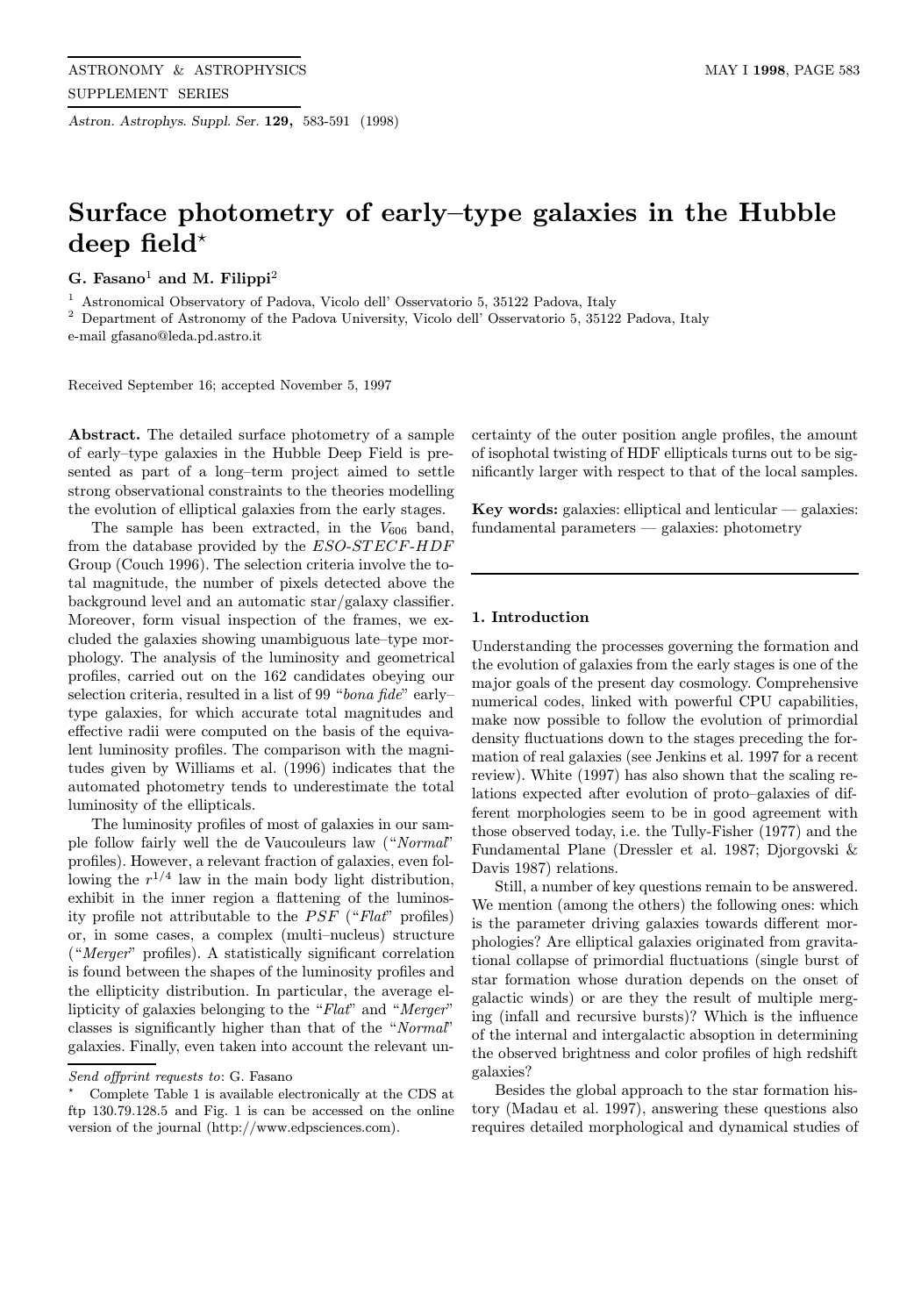galaxies in the early evolutionary stages. In particular, luminosity and geometrical profiles in different bands are needed to obtain unambiguous morphological classifications as well as reliable estimates of the galaxy sizes at intermediate and high redshifts.

Recent advances in the sensitivity and resolution of the observations both in imaging and spectroscopy with the Hubble Space Telescope (HST) and from the ground have greatly enlarged the horizon of morphological and dynamical studies for high redshift galaxies (Giavalisco et al. 1996; van Dokkum & Franx 1996; Shade et al. 1996; Shade et al. 1997; Oemler et al. 1997; Lowenthal et al. 1997; Pettini et al. 1997 and references therein). The Hubble Deep Field (HDF) is perhaps the most impressive example of these progresses (Ellis 1997).

The HDF project (Williams et al. 1996) has been realized using observational procedures (dithering) and data handling techniques (*drizzling*) aimed to improve not only the cosmetic of the final images, but also the resolution performances. In particular, after "drizzling", the pixel size in arcseconds of the three WF cameras turns out to be even better than that of the PC ( $\sim$  0".040 vs.  $\sim$  ".046). Moreover, the very long total exposure times of the final images allow to overcome the main limitation of the WFPC data, that is the relatively high surface brightness level usually reached for extended sources. This makes the HDF frames particularly suited in order to perform the detailed surface photometry of objects whose surface luminosity slowly decreases outwards down to very faint levels, as in the case of elliptical galaxies. We can rightfully assert that the HDF represents the best opportunity we had since now to study the morphology of elliptical galaxies at very high redshifts.

We have undertaken a long–term project aimed to produce the detailed surface photometry, in different bands, for a sample of early–type galaxies in the HDF. The main scientific goal of this project is to settle strong observational constraints to the theories modelling the evolution of elliptical galaxies from the early stages (e.g. Tantalo et al. 1996; Kauffmann & Charlot 1998; Chiosi et al. 1997 and references therein).

In this paper we present the surface photometry in the  $V_{606}$  band. In the forthcoming papers (Filippi & Fasano 1998; Fasano et al. 1998) we will present the surface photometry in the remaining 3 bands and discuss the improvements that the morphological information, together with the photometry in different optical and infrared bands, can produce in understanding the processes of galaxy formation and evolution.

In Sect. 2 we discuss the sample selection. Section 3 illustrates the techniques we used to extract the morphological information from the HDF frames. In Sect. 4 we present the results of the detailed surface photometry and discuss the global morphological properties of the sample.

# 2. Sample selection

Our sample of early–type galaxies has been extracted from the second release of the WFPC2–HDF frames, in the  $V_{606}$ band. Due to the efficiency curve of the WFPC2, this filter usually ensures a better S/N ratio with respect to the other available filters  $(U_{300}, B_{450}$  and  $I_{814})$  even in the case of high redshift galaxies, as we verified by comparing the  $V_{606}$  and  $I_{814}$  images.

# 2.1. Selection criteria

The sample selection is based on the compilation provided by the ESO-STECF-HDF Group, obtained through the automated SExtractor algorithm (Bertin & Arnouts 1996). Among the other things, the catalog includes, for each object in the field, the total  $V_{606}$  magnitude in the STMAG system, the number of pixels  $(N_{pix})$  detected above the background using a threshold of  $1.3\sigma$  of the noise, and a star/galaxy  $(s/q)$  classifier, ranging from 0 to 1, which gives the probability that the object is stellar  $(s/g = 1$  means "star"). After a preliminar inspection of the frames, supplemented by several fast average–tracing luminosity profiles of faint and/or small objects, we decided to set the following limits for inclusion in our preliminar sample: (1)  $V_{606}(\text{STMAG}) \leq 26.5$ ; (2)  $N_{\text{pix}} \geq$ 200; (3)  $(s/g) \leq 0.6$ .

As for the first two limits, they concern essentially the technical "feasibility" of the morphological analysis. Although at this stage we preferred not to be too much severe in the selection, these limits provide completeness criteria to our sample. The choice of the third limit turned out not to be critical, probably due to the very shape of the star profiles. Nevertheless, in this case we preferred to be more conservative, in order to prevent the inclusion of stars in our sample.

# 2.2. Morphological screening

We found 372 objects of the SExtractor catalog matching the above limits in the three chips of the WFC (the catalog does not include the PC). 29 objects from the chip  $#1$ (PC) were added later to this list by simple visual inspection, so that the total preliminar sample turned out to be of 401 objects.

We used the "*imexam*" IRAF's tool, together with the "Saoimage" display facility, to estimate the morphological type of each object, thus producing a first screening of the galaxies in the sample. Apart from some cases, the angular resolution did not allow us to give precise Hubble types. Moreover, many faint galaxies appear heavily disturbed by the presence of close (often multiple) companions or peculiar structures, which obviously make even more difficult the classification. Nevertheless, most of the "early-type" candidates turned out to be easily recognizable on the basis of the light concentration. The doubious cases (mainly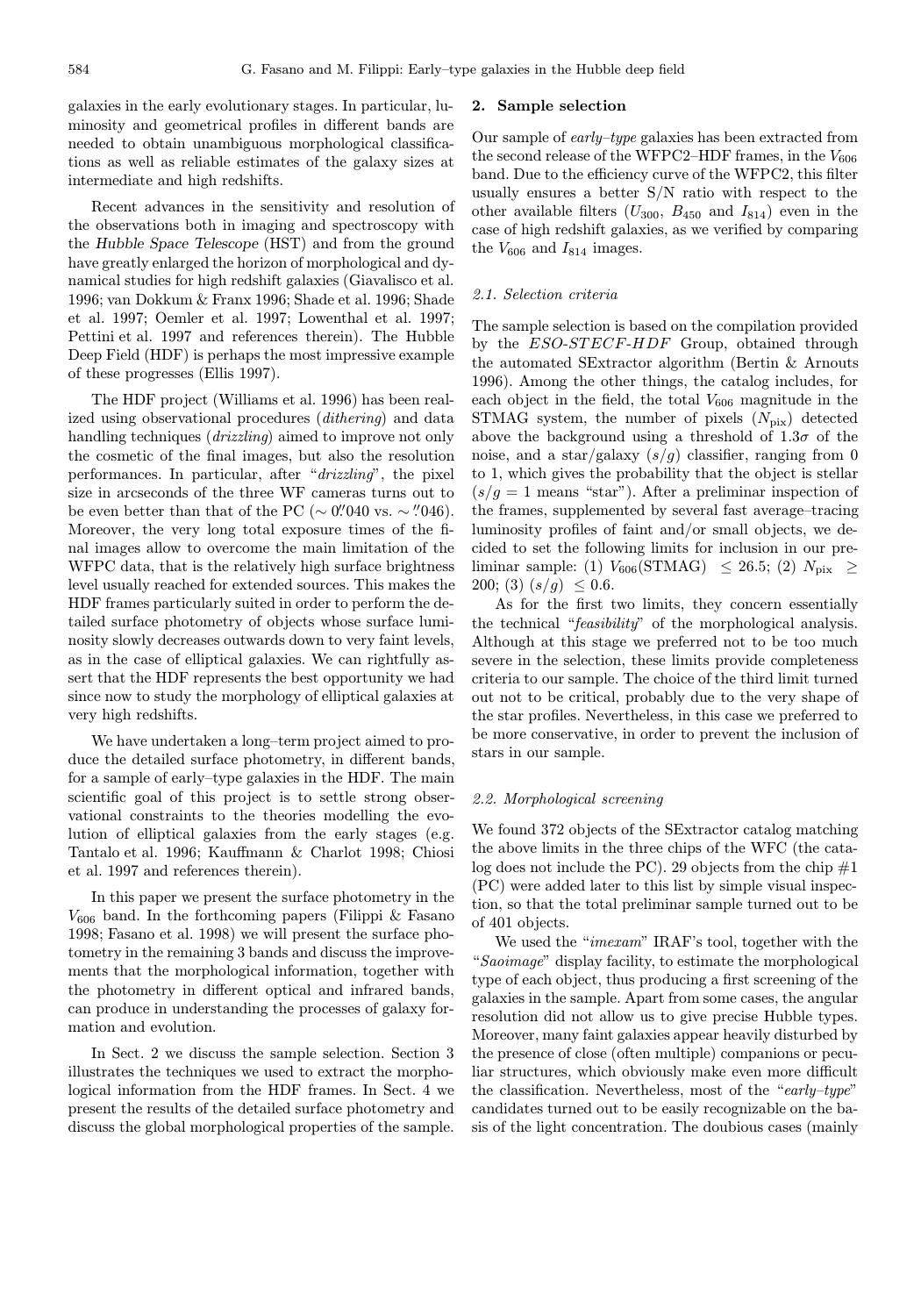S0s and Sa galaxies) were retained at this stage and were examined later in a quantitative way (see next section).

After this selection we were left with 134 galaxies. In order to check the reliability of our classifications, we compared them with those given by Van den Bergh et al. (1996) and by Statler (1996, private communication). Due to the different selection criteria, the three samples do not overlap exactly each other. Nevertheless, for the common objects the agreement was fairly good (80% with Van den Bergh et al. and 84% with Statler). To be more accurate, we decided to provisionally include in our sample all galaxies matching our selection criteria which, contrary to our estimates, were classified as "early–type" by Van den Bergh et al. (1996) and/or by Statler (1996). In this way 28 more galaxies enriched our sample, which become of 162 objects.

#### 2.3. Final sample

We performed the detailed surface photometry of this sample, producing luminosity and geometrical profiles of each object. The next Section outlines the techniques we used to extract the morphological information from this very peculiar observational material. From the analysis of the luminosity and geometrical profiles, 34 objects of the sample have been recognized to be "*disk-dominated*" objects (likely Sa galaxies), whereas 28 more objects showed peculiar or unclassifiable profiles. These galaxies were excluded from the final sample of "bona fide" early–type galaxies.

The final sample of 99 galaxies is reported in Table 1, where Col. (1) gives the FOCAS list identification (Williams et al. 1996), Cols. (2) and (3) the J2000 coordinates  $\alpha$  and  $\delta$ , Col. (4) our morphological classification, Cols. (5) the morphological type (if available) given by van den Bergh et al. (1996).

## 3. Detailed surface photometry

The detailed surface photometry of our sample of HDF ellipticals in the  $V_{606}$  band was performed using the AIAP package (Fasano 1990), which is equipped with a completely interactive graphical interface, allowing flexible tools for sky subtraction, drawing, masking and fitting of the isophotes, PSF evaluation, etc. These capabilities, as well as the allowance for checking " $on$ -line" all steps of the procedure, turn out to be particularly useful when handling morphologically complex structures and/or closely interacting objects, a situation quite common in the case of the HDF galaxies.

Our magnitudes are given in the STMAG system.

#### 3.1. Basic procedures

The second release of the HDF provided us with frames "ready to be used", in the sense that all the standard reduction procedures (flat fielding, bias and dark–current removal, etc.), as well as the specific ones (drizzling, position weighting, etc...), were already performed and the proper (constant) sky background was subtracted from each frame.

Nevertheless, since not negligible and systematic residuals in the backgrounds were detected, we decided to perform for each galaxy a "local" refinement of the background subtraction by linear interpolation of the residuals. After this refinement the mean (systematic) background variations were estimated to be of the order of  $\sim 0.5\%$  of the original sky levels. These systematic variations have been used to estimate error bars in the outer luminosity and geometrical profiles of each object (see next subsection).

The isophotes were drawn with a fixed surface brightness step of  $0^{\text{m}}$ 2. Therefore, at least in the inner part of galaxies having steep luminosity profiles, isophotes might be oversampled, since the difference of radius between two successive isophotes might be lower than the pixelsize. We note, however, that the shapes of luminosity profiles are not modified by the oversampling and that, whenever we introduce luminosity profiles weighting (i.e. fitting with analytical functions and extrapolation), we set to zero the weight of oversampled isophotes.

Low surface brightness isophotes (usually  $\mu_{606} \geq$ 25. <sup>m</sup>8) were drawn after rebinning of the frames. The AIAP package allows to decide interactively when and how perform the rebinning, depending on the noise of each isophote. The maximum reachable surface brightness was not the same for all galaxies. It essentially turned out to depend on the presence of close companions and/or irregular sub–structures which often make useless to go much deep in drawing the isophotes. We can reach easily the surface brightness level of  $28^{\text{m}}$ 0. In the most favourable cases we were able to reach  $\mu_{606} = 28.8$ .

The isophotes of HDF ellipticals are often quite irregular due to the intrinsic complexity of the structures (which is likely to increase at increasing redshift), as well as to the presence of close (possibly interacting) companions. Therefore, the flexibility of the AIAP masking and ellipse fitting tools turned out to be useful in order to secure reliable profiles even for very intriguing cases. We mention, among the other things, the possibility to take fixed or relaxed (for each isophote) the coordinates of the center of the fitting ellipses and the possibility to complete the masked parts of the isophotes by using the corresponding symmetric parts of the same isophotes with respect to the center.

## 3.2. Extraction of profiles and error estimates

Once the isophotes have been carefully masked and interpolated through ellipses, we obtained luminosity and geometrical profiles of all galaxies in our sample. In particular, we obtained surface brightness, ellipticity, position angle and coefficients of the Fourier analysis of the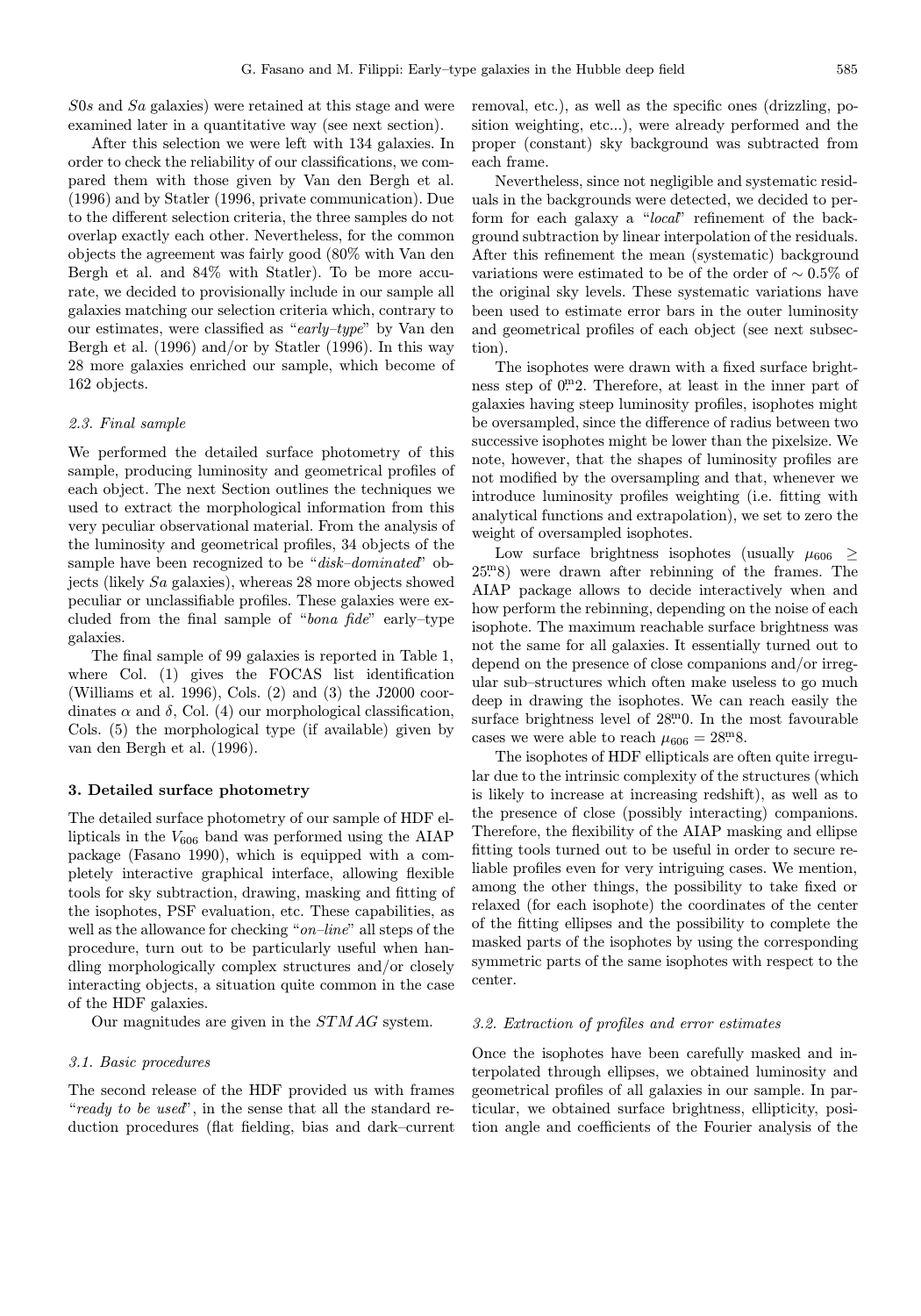Table 1. The sample

| FOCAS-ID                            |        |                            | Coordinates (2000) |                | Morphology               | Lum.Prof.               | $V_{606}^{\text{Tot}}(\Delta_m)$ | $\begin{smallmatrix} r_{\rm e}^{\rm eq}\\ (l') \end{smallmatrix}$ | $\varepsilon_{\rm e}$ | $\varepsilon_{\rm max}$ | $\Delta\theta$ |
|-------------------------------------|--------|----------------------------|--------------------|----------------|--------------------------|-------------------------|----------------------------------|-------------------------------------------------------------------|-----------------------|-------------------------|----------------|
|                                     |        | $\alpha$                   | δ                  | Our            | V.d.Bergh                | class                   | (STMAG)                          |                                                                   |                       |                         | $(^\circ)$     |
|                                     |        |                            |                    |                |                          |                         |                                  |                                                                   |                       |                         |                |
| ID 4 942 0                          |        | $36^m$ 39 <sup>s</sup> .43 | $12'$ $11''.76$    | E              | Е                        | $\mathbf{1}$            | 24.75(.33)                       | 0.54                                                              | 0.18                  | 0.25                    | 15             |
|                                     |        |                            |                    |                |                          | $\,3$                   |                                  | 0.19                                                              |                       |                         |                |
| ID 4 926 2                          | 36     | 39.56                      | 12 13.83           | ${\bf m}$      | $\mathbf{p}$             |                         | 25.36(.17)                       |                                                                   | 0.04                  | 0.17                    | 60             |
| ID 4 928 1                          | 36     | 40.01                      | 12 07.37           | S <sub>0</sub> | E                        | $\mathbf{1}$            | 23.61(.15)                       | 0.36                                                              | 0.10                  | 0.19                    | 50             |
| ID 4 878 2                          | 36     | 40.74                      | 12 04.96           | Е              | E                        | $\,2$                   | 25.79(.19)                       | 0.22                                                              | 0.35                  | 0.35                    | 8              |
| ID 4 878 11                         | 36     | 40.96                      | 12 05.31           | E              | Sap                      | $\,2$                   | 23.66(.14)                       | 0.22                                                              | 0.12                  | 0.14                    | 30             |
| ID <sub>4822</sub> 0                | 36     | 41.15                      | 12 10.56           | E              | Ε                        | $\mathbf{1}$            | 25.42(.27)                       | 0.33                                                              | 0.08                  | 0.10                    | 5              |
| ID 4 858 13                         | 36     | 41.25                      | 12 03.07           | E              | E                        | $\mathbf{1}$            | 25.18(.23)                       | 0.15                                                              | 0.14                  | 0.19                    | 11             |
| ID <sub>4</sub> 767 <sub>0</sub>    | 36     | 41.49                      | 12 14.98           | S <sub>0</sub> | E                        | $\overline{\mathbf{2}}$ | 25.16(.15)                       | 0.19                                                              | 0.36                  | 0.39                    | 6              |
|                                     |        |                            |                    | E              | E                        | $\,2$                   |                                  |                                                                   |                       |                         | $20\,$         |
| ID 4 661 1                          | 36     | 41.62                      | 12 35.67           |                |                          |                         | 24.96(.17)                       | 0.22                                                              | 0.18                  | 0.23                    |                |
| ID 4 639 1                          | 36     | 41.71                      | 12 38.75           | Е              | Et?                      | $\mathbf 1$             | 25.12(.14)                       | 0.17                                                              | 0.08                  | 0.16                    | 47             |
| ID 4 937 0                          | 36     | 42.28                      | 11 26.18           | E              | E                        | $\mathbf 1$             | 25.50(.19)                       | 0.18                                                              | 0.19                  | 0.22                    | 30             |
| ID 1 95 0                           | 36     | 42.38                      | 13 19.36           | E              | $\overline{\phantom{0}}$ | $\mathbf{1}$            | 25.03(.13)                       | 0.13                                                              | 0.28                  | 0.30                    | 12             |
| ID 4.602.0                          | 36     | 42.41                      | 12 32.48           | E              | $\mathbf E$              | $\mathbf{1}$            | 25.30(.18)                       | 0.16                                                              | 0.24                  | 0.28                    | 15             |
| ID 4.804.0                          | 36     | 42.53                      | 11 50.01           | E              | Ep?                      | $\mathbf{1}$            | 25.40(.16)                       | 0.20                                                              | 0.23                  | 0.27                    | 8              |
| ID 4,774.3                          | 36     | 42.78                      | 11 54.28           | E              |                          | $\mathbf{1}$            | 25.95(.18)                       | 0.14                                                              | 0.20                  | 0.21                    | ${\bf 26}$     |
| ID <sub>4</sub> 581 <sub>-11</sub>  | 36     | 42.87                      | $12\ \ 27.85$      | E/S0           |                          | $\mathbf{1}$            | 25.77(.15)                       | 0.14                                                              | 0.19                  | 0.25                    | 40             |
|                                     |        |                            |                    |                |                          |                         |                                  |                                                                   |                       |                         |                |
| ID <sub>-4-845-0</sub>              | 36     | 42.92                      | 11 37.27           | E              | Sa                       | $\boldsymbol{2}$        | 25.08(.16)                       | 0.20                                                              | 0.37                  | 0.37                    | $\sqrt{3}$     |
| ID <sub>4</sub> .554 <sub>-1</sub>  | 36     | 43.13                      | 12 28.11           | Ep             | Ep                       | $\,2$                   | 25.58(.20)                       | 0.17                                                              | 0.29                  | 0.33                    | 38             |
| ID 4.493.0                          | 36     | 43.16                      | 12 42.20           | S0             | E                        | $\,1$                   | 23.26(.24)                       | 0.44                                                              | 0.33                  | 0.33                    | $\overline{7}$ |
| ID <sub>4</sub> 727 <sub>0</sub>    | 36     | 43.41                      | 11 51.57           | Е              | Ep?                      | $\boldsymbol{2}$        | 23.43(.10)                       | 0.21                                                              | 0.49                  | 0.48                    | $\sqrt{3}$     |
| ID <sub>4</sub> 565 <sub>-0</sub>   | 36     | 43.63                      | 12 18.25           | ${\bf m}$      | Sap                      | $\,3$                   | 23.46(.12)                       | 0.31                                                              | 0.18                  | 0.28                    | 65             |
| ID 4 744 0                          | 36     | 43.80                      | 11 42.88           | Е              |                          | $\mathbf{1}$            | 22.33(.18)                       | 0.63                                                              | 0.12                  | 0.16                    | 50             |
| ID 2.82.1                           | 36     | 44.07                      | 14 09.92           | E              | E/m                      | $\boldsymbol{2}$        | 24.92(.15)                       | 0.18                                                              | 0.27                  | 0.28                    | 19             |
|                                     | 36     | 44.38                      |                    | E              |                          | $\mathbf{1}$            |                                  |                                                                   |                       |                         |                |
| ID 4 752 1                          |        |                            | 11 33.20           |                | -                        |                         | 22.97(.22)                       | $0.90\,$                                                          | 0.18                  | 0.18                    | 3              |
| ID $1.56.0$                         | 36     | 44.46                      | 13 13.10           | E              |                          | $\mathbf{1}$            | 26.38(.19)                       | 0.13                                                              | 0.15                  | 0.21                    | $\overline{7}$ |
| ID 4 579 0                          | 36     | 44.74                      | 11 57.05           | E              | $E/*$                    | $\mathbf{1}$            | 25.53(.14)                       | 0.13                                                              | 0.06                  | 0.09                    | 93             |
| ID <sub>-1-37-1</sub>               | 36     | 44.79                      | 13 07.23           | ${\bf m}$      | -                        | 3                       | 25.75(.18)                       | 0.13                                                              | 0.50                  | 0.46                    | 28             |
| $ID_2_163_0$                        | 36     | 45.29                      | 14 07.03           | Ε              |                          | $\mathbf{1}$            | 25.94(.19)                       | 0.18                                                              | 0.25                  | 0.26                    | 15             |
| ID <sub>4</sub> 555 <sub>-2</sub>   | 36     | 45.33                      | 11 54.52           | E/S0           | $\mathbf E$              | $\mathbf{1}$            | 24.79(.21)                       | 0.32                                                              | 0.17                  | 0.24                    | $20\,$         |
| ID <sub>4368</sub> 0                | 36     | 45.35                      | 12 33.70           | E/S0           | $\overline{\phantom{0}}$ | $\mathbf{1}$            | 26.07(.22)                       | 0.24                                                              | 0.26                  | 0.25                    | $25\,$         |
| $ID_2_80_0$                         | 36     | 45.40                      | 13 50.07           | E              |                          | $\,2$                   | 25.64(.18)                       | 0.18                                                              | 0.26                  | 0.28                    | $\,8\,$        |
|                                     |        |                            |                    |                |                          |                         |                                  |                                                                   |                       |                         |                |
| ID <sub>-1-100-0</sub>              | 36     | 45.52                      | 13 29.97           | E              | -                        | $\mathbf{1}$            | 26.37(.14)                       | 0.13                                                              | 0.12                  | 0.29                    | $22\,$         |
| ID <sub>-1</sub> 35 <sub>-0</sub>   | 36     | 45.61                      | 13 08.92           | $\mathbf E$    | $\qquad \qquad -$        | $\mathbf{1}$            | 24.35(.16)                       | 0.21                                                              | 0.24                  | 0.26                    | 14             |
| ID 4 516 0                          | 36     | 45.65                      | 11 53.97           | E              | Et                       | $\mathbf{1}$            | 25.30(.15)                       | 0.18                                                              | 0.13                  | 0.20                    | 40             |
| ID 4 497 0                          | 36     | 45.73                      | 11 57.31           | $\mathbf E$    | ÷                        | $\mathbf{1}$            | 26.05(.17)                       | 0.13                                                              | 0.12                  | 0.14                    | 20             |
| ID 4 520 0                          | 36     | 45.79                      | 11 50.52           | E/S0           | -                        | $\mathbf{1}$            | 26.07(.19)                       | 0.14                                                              | 0.11                  | 0.18                    | 15             |
| ID $2.61.0$                         | 36     | 46.12                      | 13 34.62           | E              | Ε                        | $\,2$                   | 25.91(.15)                       | 0.15                                                              | 0.26                  | 0.31                    | 10             |
| ID 4 254 0                          | 36     | 46.13                      | 12 46.50           | E              | $E/*$                    | $\mathbf{1}$            | 23.64(.19)                       | 0.55                                                              | 0.27                  | 0.17                    | 45             |
| ID $1.47\ 0$                        | 36     | 46.16                      | 13 13.89           | E              | -                        | $\,2$                   | 25.17(.13)                       | 0.15                                                              | 0.38                  | 0.37                    | 16             |
|                                     |        |                            |                    |                |                          |                         |                                  |                                                                   |                       |                         |                |
| ID 4 322 2                          | 36     | 46.21                      | 12 28.43           | Ε              | Et                       | $\,2$                   | 25.59(.16)                       | 0.16                                                              | 0.23                  | 0.28                    | 5              |
| ID <sub>-2</sub> -251 <sub>-0</sub> | 36     | 46.34                      | 14 04.62           | E/S0           | $\overline{\phantom{0}}$ | $\mathbf{1}$            | 22.96(.17)                       | 0.52                                                              | 0.05                  | 0.14                    | 110            |
| ID <sub>44710</sub>                 | 36     | 46.51                      | 11 51.32           | E              | E                        | $\mathbf{1}$            | 23.11(.07)                       | 0.22                                                              | 0.08                  | 0.12                    | 45             |
| ID 4 289 0                          | 36     | 46.95                      | 12 26.08           | E              | E                        | $\mathbf{1}$            | 25.73(.14)                       | 0.16                                                              | 0.11                  | 0.20                    | 49             |
| ID <sub>-2</sub> -201 <sub>-0</sub> | 36     | 47.18                      | 13 41.82           | E              | Et                       | $\mathbf{1}$            | 24.45(.16)                       | 0.14                                                              | 0.15                  | 0.24                    | 15             |
| ID 2 272 0                          | 36     | 47.68                      | 13 51.28           | E              | $\overline{\phantom{0}}$ | $\,2$                   | 25.98(.16)                       | 0.17                                                              | 0.26                  | 0.28                    | 34             |
| ID 2 363 0                          | 36     | 47.71                      | 14 09.43           | Ε              | $\overline{\phantom{0}}$ | $\overline{2}$          | 25.94(.15)                       | 0.15                                                              | 0.25                  | 0.33                    | 17             |
| ID_2_121_111                        | $36\,$ | 48.08                      | 13 09.02           | ${\rm S0}$     |                          | $\mathbf{1}$            | 21.48(.11)                       | 0.60                                                              | 0.04                  | $\rm 0.23$              | $30\,$         |
|                                     |        |                            |                    |                |                          |                         |                                  |                                                                   |                       |                         |                |
| ID 2.412.11                         | 36     | 48.11                      | 14 14.42           | E/S0           | Sap                      | $\mathbf{1}$            | 25.42(.22)                       | 0.17                                                              | 0.27                  | 0.42                    | 7              |
| ID 4 260 112                        | 36     | 48.12                      | 12 14.90           | Е              | Е                        | $\boldsymbol{2}$        | 25.08(.13)                       | 0.18                                                              | 0.30                  | 0.28                    | 13             |
| ID 2 449 1                          | 36     | 48.34                      | 14 16.63           | Е              | Е                        | $\,2$                   | 24.11(.22)                       | 0.22                                                              | 0.24                  | 0.30                    | 15             |
| ID <sub>2</sub> 173.0               | 36     | 48.47                      | 13 16.62           | Е              | E                        | $\boldsymbol{2}$        | 23.74(.29)                       | 0.72                                                              | 0.18                  | 0.35                    | 8              |
| ID 2.537.12                         | 36     | 48.71                      | 14 22.62           | Е              | Et                       | $\boldsymbol{2}$        | 25.60(.15)                       | 0.20                                                              | 0.32                  | 0.35                    | 12             |
| ID 3 51 0                           | 36     | 48.72                      | 13 02.45           | Е              | $E/*$                    | $\mathbf{1}$            | 25.93(.17)                       | 0.17                                                              | 0.08                  | 0.14                    | $\bf 5$        |
| ID 2 236 2                          | 36     | 48.97                      | 13 21.88           | Е              | Et                       | $\mathbf{1}$            | 24.81(.10)                       | 0.16                                                              | 0.03                  | 0.13                    | 65             |
|                                     | 36     | 49.05                      |                    | Е              | Sa                       | $\boldsymbol{2}$        |                                  |                                                                   | 0.50                  | 0.47                    | $\overline{4}$ |
| $ID_2_180_0$                        |        |                            | 13 09.64           |                |                          |                         | 24.65(.15)                       | 0.20                                                              |                       |                         |                |
| ID 4 274 0                          | 36     | 49.11                      | 11 50.54           | S <sub>0</sub> | $\qquad \qquad -$        | $\boldsymbol{2}$        | 26.02(.25)                       | 0.17                                                              | 0.23                  | 0.24                    | 10             |
| ID 2 264 2                          | 36     | 49.38                      | 13 11.22           | E              | E                        | $\mathbf{1}$            | 22.80(.11)                       | 0.21                                                              | 0.24                  | 0.26                    | 30             |
| ID 2 456 1111                       | 36     | 49.44                      | 13 46.88           | S0             | $\equiv$                 | $\mathbf{1}$            | 18.93(.05)                       | 0.52                                                              | 0.37                  | 0.39                    | 7              |
| ID 3 229 0                          | 36     | 49.48                      | 12 48.73           | Е              | $E/*$                    | $\boldsymbol{2}$        | 24.96(.24)                       | 0.24                                                              | 0.10                  | 0.12                    | 15             |
| ID 2 590 1                          | 36     | 49.51                      | 14 21.10           | Е              | -                        | $\boldsymbol{2}$        | 25.89(.21)                       | 0.16                                                              | 0.18                  | 0.16                    | 55             |
| ID 4 109 0                          | 36     | 49.60                      | 12 12.68           | Е              | $\, {\bf p}$             | $\boldsymbol{2}$        | 25.29(.12)                       | 0.16                                                              | 0.38                  | 0.40                    | 10             |
| ID 3 143 0                          | 36     | 49.64                      | 12 57.43           | ${\bf m}$      | Sap                      | 3                       | 22.85(.15)                       | 0.32                                                              | 0.55                  | 0.65                    | 4              |
|                                     |        |                            |                    |                |                          |                         |                                  |                                                                   |                       |                         |                |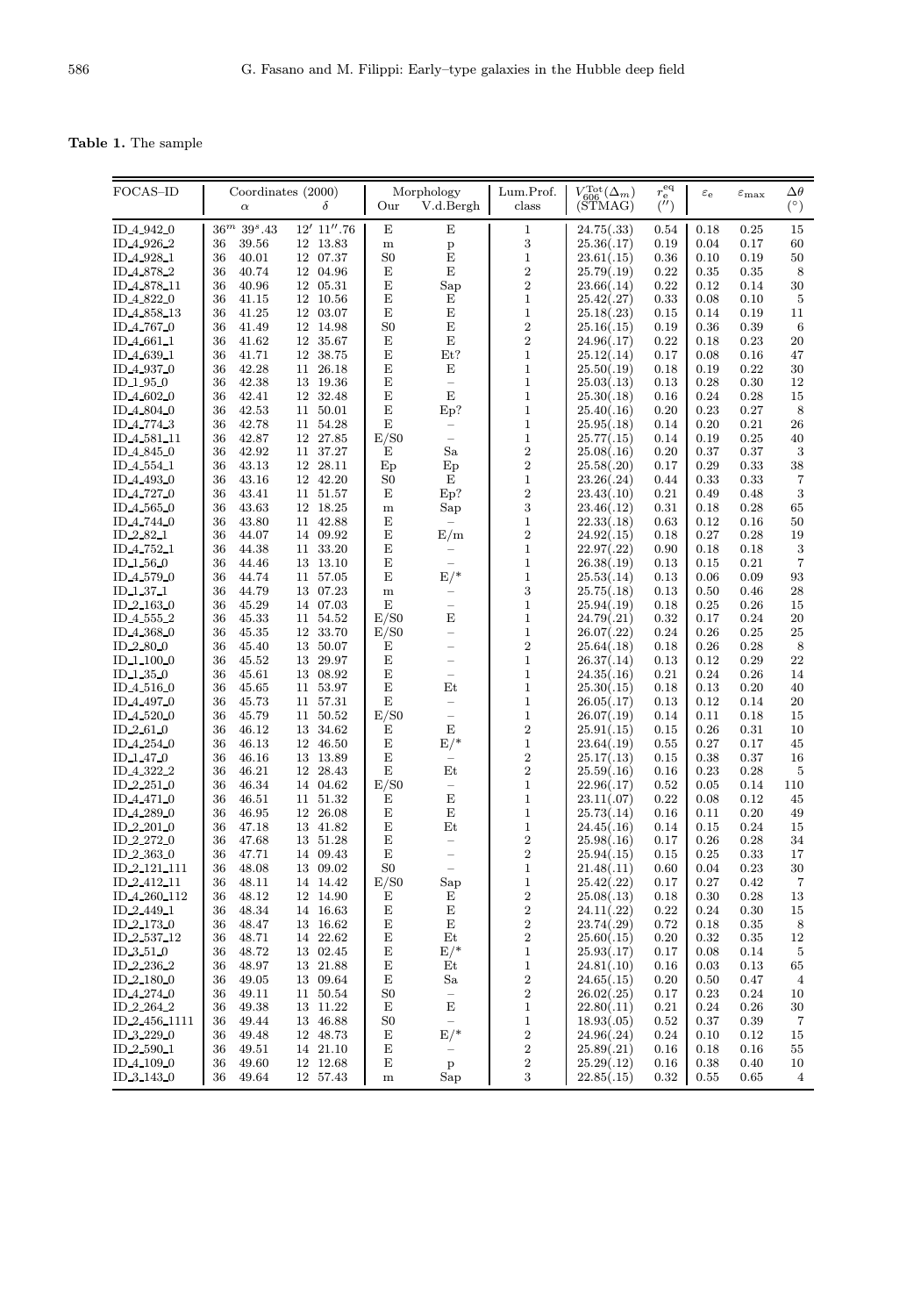Table 1. continued

| FOCAS-ID             | Coordinates (2000) |          |    |          |                | Morphology               | Lum.Prof.        | $V_{606}^{\rm Tot}(\Delta_m)$ | $r_{\rm e}^{\rm eq}$ | $\varepsilon_{\rm e}$ | $\varepsilon_{\max}$ | $\Delta\theta$  |
|----------------------|--------------------|----------|----|----------|----------------|--------------------------|------------------|-------------------------------|----------------------|-----------------------|----------------------|-----------------|
|                      |                    | $\alpha$ |    | δ        | Our            | V.d.Bergh                | class            | (STMAG)                       | ('')                 |                       |                      | $(^\circ)$      |
| ID 3 243 0           | 36                 | 49.81    |    | 12 48.79 | E/S0p          | $E_{\rm p}$              | $\mathbf{1}$     | 25.52(.21)                    | 0.21                 | 0.32                  | 0.34                 | 14              |
| ID 2 456 22          | 36                 | 50.03    | 13 | 51.99    | S <sub>0</sub> | $E_{\rm p}$              | $\mathbf{1}$     | 25.15(.12)                    | 0.17                 | 0.36                  | 0.50                 | $6\phantom{.}6$ |
| ID 3 321 1           | 36                 | 50.27    |    | 12 45.75 | S <sub>0</sub> | $\overline{\phantom{0}}$ | $\mathbf{1}$     | 23.05(.13)                    | 0.43                 | 0.34                  | 0.36                 | $\overline{5}$  |
| ID 2 373 0           | 36                 | 50.30    | 13 | 29.73    | E              | $\mathbf E$              | $\mathbf{1}$     | 25.58(.18)                    | 0.16                 | 0.27                  | 0.33                 | 9               |
| ID 2.725.0           | 36                 | 50.56    | 14 | 28.47    | E              | E                        | $\overline{2}$   | 25.50(.15)                    | 0.17                 | 0.52                  | 0.44                 | 12              |
| ID 2 693 1           | 36                 | 51.35    |    | 14 11.02 | E              | E                        | $\overline{2}$   | 25.22(.15)                    | 0.18                 | 0.18                  | 0.25                 | 22              |
| ID 3 659 2           | 36                 | 51.44    | 12 | 20.71    | Ep             | E/S0                     | $\mathbf{1}$     | 25.69(.15)                    | 0.13                 | 0.18                  | 0.17                 | 23              |
| ID 3 902 1           | 36                 | 51.79    | 11 | 57.81    | E/Sa           | -                        | $\overline{2}$   | 26.25(.22)                    | 0.16                 | 0.18                  | 0.20                 | 42              |
| ID 2.531.0           | 36                 | 51.97    | 13 | 32.18    | E              | E                        | 3                | 24.06(.15)                    | 0.29                 | 0.10                  | 0.07                 | 15              |
| ID_3_586_0           | 36                 | 52.10    | 12 | 26.31    | E              | E/Sa                     | $\mathbf{1}$     | 25.77(.36)                    | 0.36                 | 0.14                  | 0.19                 | 20              |
| ID <sub>2646</sub> 0 | 36                 | 52.23    | 13 | 48.07    | E              | E                        | $\overline{2}$   | 25.14(.21)                    | 0.20                 | 0.42                  | 0.38                 | $\overline{5}$  |
| ID 2.849.0           | 36                 | 52.40    | 14 | 20.95    | E              | Ep                       | $\overline{2}$   | 25.60(.26)                    | 0.19                 | 0.32                  | 0.30                 | 15              |
| ID 3 625 0           | 36                 | 52.51    | 12 | 24.78    | ${\rm m}$      | $\, {\bf p}$             | 3                | 25.39(.13)                    | 0.15                 | 0.50                  | 0.49                 | 3               |
| ID 3 696 0           | 36                 | 52.69    |    | 12 19.72 | E              | E                        | $\overline{2}$   | 23.77(.09)                    | 0.19                 | 0.46                  | 0.45                 | 10              |
| ID 2 637.0           | 36                 | 52.76    | 13 | 39.08    | E              | $E/*$                    | $\mathbf{1}$     | 25.18(.15)                    | 0.18                 | 0.11                  | 0.14                 | 80              |
| ID 3 886 0           | 36                 | 52.92    | 12 | 03.11    | E              | E                        | $\boldsymbol{2}$ | 25.21(.18)                    | 0.14                 | 0.16                  | 0.21                 | 8               |
| ID 2 726 1           | 36                 | 53.12    | 13 | 46.25    | E              | $\overline{\phantom{0}}$ | $\mathbf{1}$     | 26.75(.19)                    | 0.11                 | 0.23                  | 0.18                 | 35              |
| $ID_2_635_0$         | 36                 | 53.15    | 13 | 31.66    | E              | $\overline{\phantom{0}}$ | $\mathbf{1}$     | 25.99(.15)                    | 0.17                 | 0.24                  | 0.24                 | 29              |
| ID 2 591 2           | 36                 | 53.18    | 13 | 22.75    | E              | $\overline{\phantom{0}}$ | $\,2$            | 25.05(.15)                    | 0.18                 | 0.31                  | 0.30                 | 10              |
| ID 3 670 1           | 36                 | 53.26    | 12 | 22.74    | E              | E                        | $\overline{2}$   | 25.73(.21)                    | 0.14                 | 0.28                  | 0.26                 | 20              |
| ID 2 643 0           | 36                 | 53.42    | 13 | 29.52    | ${\rm m}$      | $E+E$                    | 3                | 25.03(.17)                    | 0.22                 | 0.65                  | 0.62                 | 5               |
| ID 2 973 2           | 36                 | 54.50    |    | 14 08.16 | E              |                          | $\boldsymbol{2}$ | 25.88(.18)                    | 0.18                 | 0.23                  | 0.19                 | 10              |
| ID.3.118.1           | 36                 | 54.73    |    | 13 14.73 | E              | $E/*$                    | $\mathbf{1}$     | 24.59(.17)                    | 0.14                 | 0.08                  | 0.09                 | 10              |
| ID 2.898.0           | 36                 | 54.78    | 13 | 50.74    | ${\bf m}$      | Sa                       | 3                | 25.14(.20)                    | 0.27                 | 0.49                  | 0.50                 | 3               |
| ID 3 743 0           | 36                 | 54.95    | 12 | 21.44    | E              | $\overline{\phantom{0}}$ | $\overline{2}$   | 25.61(.20)                    | 0.19                 | 0.11                  | 0.14                 | 93              |
| ID 3 266 0           | 36                 | 55.16    |    | 13 03.60 | E              | $\mathbf E$              | $\mathbf{1}$     | 25.19(.19)                    | 0.22                 | 0.30                  | 0.31                 | 3               |
| ID 3 180 1           | 36                 | 55.46    |    | 13 11.19 | E/S0           | $\mathbf E$              | $\,1$            | 23.94(.21)                    | 0.51                 | 0.18                  | 0.19                 | 70              |
| ID 2 966 0           | 36                 | 55.77    | 13 | 48.78    | E              | E                        | $\overline{2}$   | 25.83(.19)                    | 0.18                 | 0.24                  | 0.24                 | 40              |
| ID 3 904 0           | 36                 | 55.95    | 12 | 10.72    | E              | E                        | $\mathbf{1}$     | 25.11(.13)                    | 0.17                 | 0.08                  | 0.14                 | 70              |
| ID 38151             | 36                 | 56.65    | 12 | 20.12    | E/S0           | E                        | $\mathbf{1}$     | 24.29(.20)                    | 0.41                 | 0.21                  | 0.22                 | 11              |
| ID 3 355 0           | 36                 | 56.92    |    | 13 01.56 | E              | $\mathbf E$              | $\mathbf{1}$     | 24.16(.20)                    | 0.39                 | 0.04                  | 0.08                 | $\overline{5}$  |
| ID 3 726 0           | 36                 | 58.53    | 12 | 33.59    | E              | $=$                      | $\overline{2}$   | 26.15(.18)                    | 0.18                 | 0.29                  | 0.28                 | 12              |
| ID 3 363 1           | 36                 | 58.57    | 13 | 05.47    | E              | -                        | $\mathbf{1}$     | 26.23(.20)                    | 0.11                 | 0.05                  | 0.04                 | 5               |
| ID 3 813 0           | 36                 | 59.24    | 12 | 27.29    | E              | $\overline{\phantom{0}}$ | $\mathbf{1}$     | 26.02(.18)                    | 0.17                 | 0.04                  | 0.08                 | 135             |
| ID 3 748 0           | 36                 | 59.98    |    | 12 35.95 | E              | $\equiv$                 | $\mathbf{1}$     | 26.23(.17)                    | 0.15                 | 0.23                  | 0.20                 | 16              |
| ID 3 888 1           | 37                 | 00.52    | 12 | 25.81    | E              | Sap                      | $\mathbf{1}$     | 25.57(.18)                    | 0.17                 | 0.12                  | 0.18                 | 42              |
| ID 3 790 1           | 37                 | 00.56    |    | 12 34.60 | E              |                          | $\mathbf{1}$     | 22.60(.14)                    | 0.40                 | 0.10                  | 0.13                 | 20              |

residuals as a function of the semi–major axes of the fitted isophote.

The most important contribution to the uncertainties in the outer profiles of nearby elliptical galaxies from CCD data is usually given by the possible errors in the estimate of the background. In particular, an underestimation (overestimation) of the average background level leads to a systematic distortion upwards (downwards) of the outer luminosity profiles and then to an overestimation (underestimation) of the total apparent luminosity. In our case this kind of uncertainty is not the dominant one since the average value of the background is very carefully estimated (well outside the faint galaxy halos) by the above mentioned "local refinement". A more serious problem is represented by the possible systematicity of the background residuals. Fasano & Bonoli (1990) analyzed the influence of an artificially tilted background on the luminosity and geometrical profiles, giving a set of formulae to estimate error bars of surface brightness, ellipticity and position angle of each isophote, mainly depending on the relative

background variation (0.5% in our case; see previous subsection) and on the considered isophotal level. Error bars of our profiles were computed according to these formulae, with an additional term (which could be relevant for the outer isophotes) accounting for the number of points belonging to each isophote. This term turns out to be usually negligible for ground–based surface photometries, where the small signal to noise ratio of the outermost regions is largely compensated for the great number of points defining the isophotes. In our case, the incredible deepness and resolution of the images allowed us to perform the detailed surface photometry of galaxies in which even the outermost isophotes are defined by a relatively small number of points.

## 4. Results

The profiles of surface brightness  $(\mu)$ , ellipticity  $(\varepsilon)$ , position angle  $(\theta)$  and coefficient of the Fourier analysis of the residuals  $(c_4)$ , as a funtion of the semi-major axis a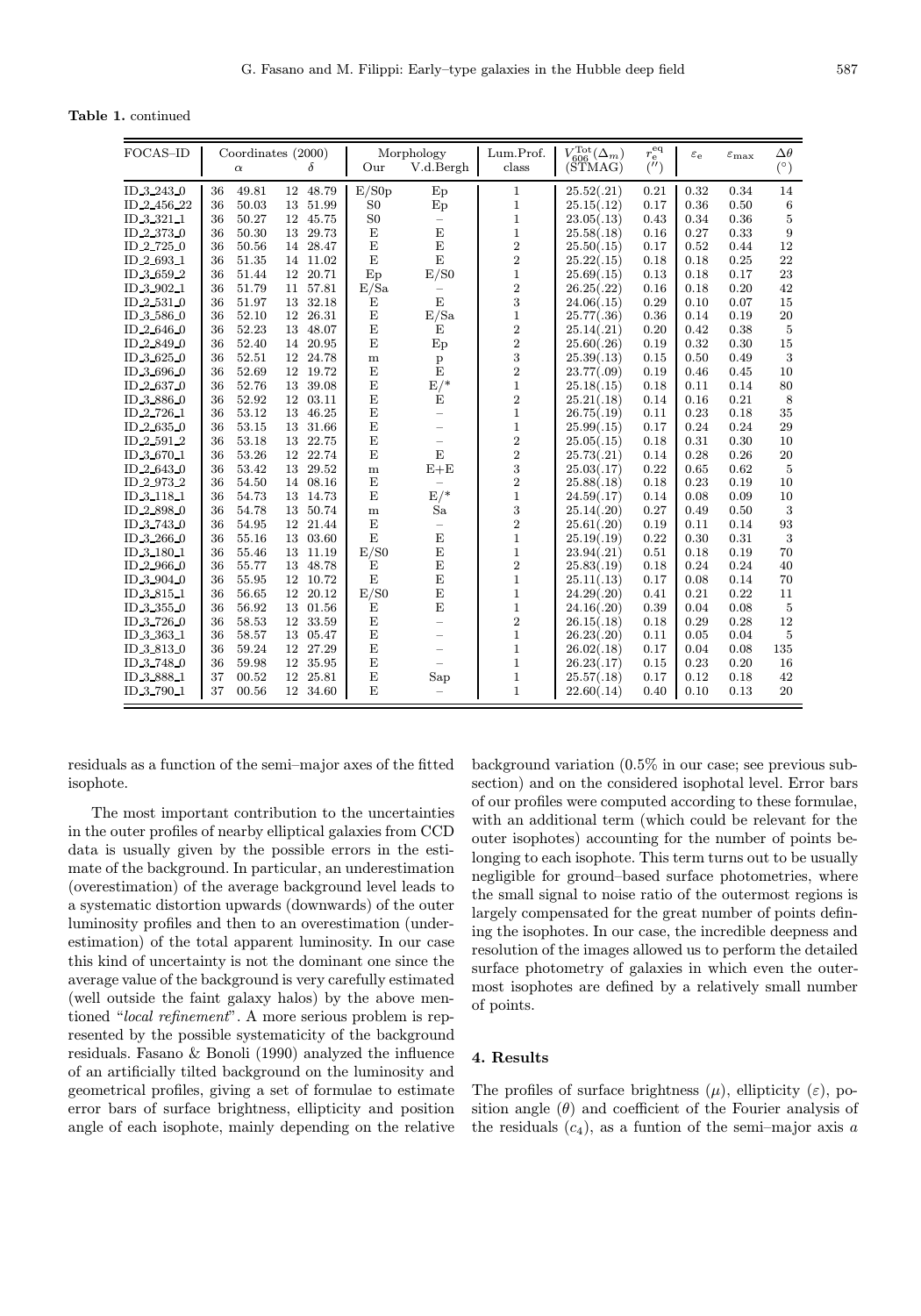in arcseconds  $(a^{1/4} \text{ scale})$ , are available on the online version of the journal (Fig. 1), together with the proper error bars (see previus section). In the same figures we report for comparison the PSF profile as a dotted line.

#### 4.1. Statistical properties of profiles

## 4.1.1. Luminosity profiles

We divided our galaxy sample in 3 different classes, according to the luminosity profiles:

- most of galaxies (55) have luminosity profiles following reasonably well the de Vaucouleurs law up to the innermost isophote not significantly affected by the PSF (hereafter "Normal" class);
- a relevant fraction of galaxies (36), even following the de Vaucouleurs law in the main body light distribution, exhibit in the inner regions a substantial flattening of the luminosity profiles, not attributable to the  $PSF$  (hereafter " $Flat$ " class);
- finally, the isophotal analysis allowed us to detect 8 galaxies showing complex inner structures (most of them are multi–nucleus objects), but still obeying the de Vaucouleurs law in the outer profiles (hereafter "*Merger*" class).

In Col. (6) of Table 1 the luminosity profile class of each galaxy is reported and the three classes are indicated with 1, 2 and 3, respectively. The same convention is used in Table 2.

Concerning the "Flat" class, it is worth stressing that the observed inward flattening of the luminosity profiles with respect to the de Vaucouleurs law cannot be interpreted as due to the presence of some core–like structure. Actually, in all galaxies of this class for which the redshift has been measured (6 objects), the linear size of the involved regions turns out to be much greater than the typical core size (10<sup>2</sup> pcs). For instance, at  $z \sim 1$ , 10<sup>2</sup> pcs correspond to  $\sim 0$ . *O*. with small differences in the range  $0.5 \leq z \leq 3$ . On the other hand, galaxies with luminosity profile flattening confined inside  $\sim$  0. Thave been included by default in the "Normal" class. Moreover, by comparing the fraction of HDF ellipticals belonging to the "Flat" class with that obtained in a similar way from the sample of local ellipticals provided by Djorgovski (1985), we found a relevant difference in favour of the HDF sample ( $\sim 36\%$ vs.  $\sim$  7%). We will see in a forthcoming paper (Fasano et al. 1998) that the different classes of luminosity profiles are often associated with different physical properties of the galaxies (i.e. colors and sizes).

Finally, we mention that the luminosity profile of the galaxy ID 2 251 0 strongly suggests the presence of a nuclear point source. This galaxy also belongs to the lists of radio and ISO sources in the HDF (Fomalont et al. 1997; Mann et al. 1997).

# 4.1.2. Ellipticity profiles

The shape of the ellipticity profiles appears to be correlated with the above mentioned luminosity profile classes. Actually, the galaxies belonging to the "Normal" class show increasing or almost constant ellipticity profiles (see Fig. 1). This is the most common behaviour in nearby early–type galaxies (see Bettoni et al. 1996). On the other hand, 25 out of the 44 galaxies belonging to the "Flat" class or to the "Merger" class show strongly decreasing ellipticity profiles (see Fig. 1). This is an unusual behaviour in the local samples of early–type galaxy (Bettoni et al. 1996). Table 2 reports some statistical data on the shapes of the ellipticity profiles.



Fig. 2. a) effective ellipticity distribution of the "Normal" galaxies (full line histogram) campared with that of "Flat+Merger" (dotted line histogram). The shaded histogram refer to the "Merger" class alone. b) effective ellipticity distribution of the total sample (full line histogram) compared with that of "local" sample from the literature (Fasano & Vio 1991)

This peculiarity of the ellipticity profiles is likely to reflect on the ellipticity distribution (computed at the effective radius, see Col. 9 of Table 1) of galaxies in our sample. Figure 2a shows that the ellipticity distribution of the "Normal" class looks remarkably different from that relative to the other two classes, the last ones being shifted towards flatter configurations. The Kolmogorov– Smirnov test confirms this difference at high significance level (98.5%). Nevertheless, the ellipticity distribution of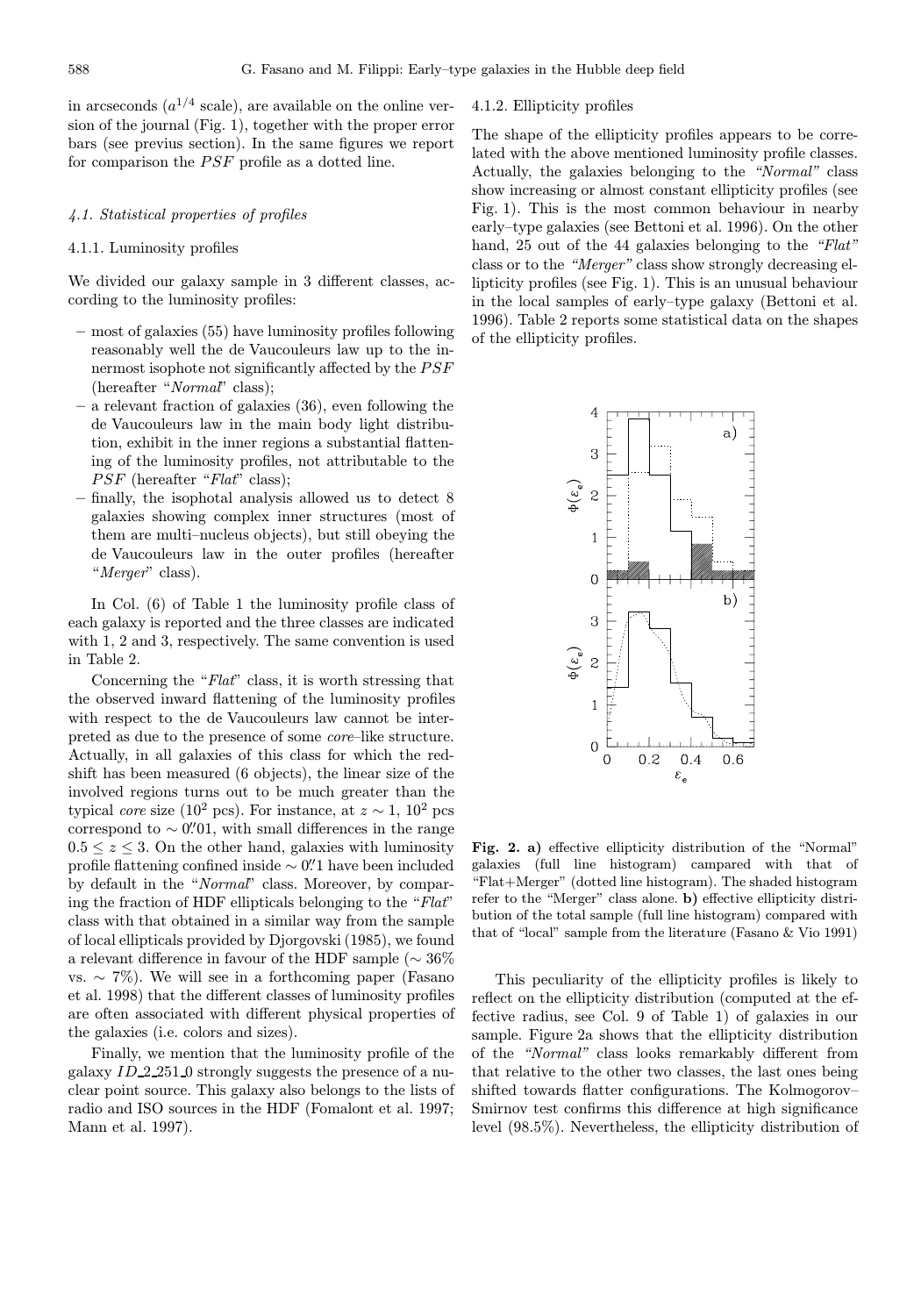the whole sample (Fig. 2b) seems to be in fair agreement with that relative to nearby galaxy samples (see Fasano & Vio 1991). It is worth stressing that the comparison with the local samples is not invalidated by the fact that the selection criteria of our sample extend to the limit of recognition between stars and galaxies. In fact the error bars shown in the ellipticity profiles take into account the influence of the PSF (see Sect. 3.2).

## 4.1.3. Isophotal shape and twisting

In Table 2 we report some statistics on the shape of the isophotes ("disky" for  $c_4 > 0$ ; "boxy" for  $c_4 < 0$ ) in our galaxy sample for the different luminosity profile classes. There is a weak indication that the fraction of boxy galaxies increases from the "Normal" to the "Flat" and "Merger" classes.



Fig. 3. Maximum ellipticity vs. isophotal twisting (open circles: "Normal" class; full circles: "Flat" class; crosses: "Merger" class)

Concerning the position angle profiles, although the uncertainties involved in measuring the position angle of outer isophotes are relevant for HDF ellipticals, we estimate that the amount of isophotal twisting in our sample is larger (on average) than that found in local galaxy samples (see Fasano & Bonoli 1989). This fact may be explained as a consequence of the high fraction of morphologically perturbed objects in the HDF.

Figure 3 shows the distribution of HDF early–type galaxies in the "maximum ellipticity - twisting" plane,

which, even being qualitatively similar to that of local samples (see Galletta 1980), shows an higher fraction of significantly twisted objects. The maximum ellipticity  $\varepsilon_{\text{max}}$  and the total isophotal twisting (in degrees) are reported in Cols. (10) and (11) of Table 1, respectively.

Table 2. Statistical properties of profiles

| $\rm Class$                 | 1    | $\mathfrak{D}$ | 3    | All  |  |  |  |  |  |  |
|-----------------------------|------|----------------|------|------|--|--|--|--|--|--|
| average ellipticities       |      |                |      |      |  |  |  |  |  |  |
| $<\varepsilon_{\rm e}>$     | 0.17 | 0.28           | 0.38 | 0.23 |  |  |  |  |  |  |
| $<\varepsilon_{\rm max}$    | 0.21 | 0.30           | 0.40 | 0.26 |  |  |  |  |  |  |
| ellipticity profiles $(\%)$ |      |                |      |      |  |  |  |  |  |  |
| εЛ                          | 36   | 14             | 0    | 25   |  |  |  |  |  |  |
| $\varepsilon \sim$          | 58   | 33             | 22   | 46   |  |  |  |  |  |  |
| ε                           | 6    | 53             | 75   | 29   |  |  |  |  |  |  |
| isophotal shape $(\%)$      |      |                |      |      |  |  |  |  |  |  |
| disky                       | 33   | 25             | 11   | 28   |  |  |  |  |  |  |
| elliptical                  | 14   | 11             | 0    | 12   |  |  |  |  |  |  |
| boxy                        | 22   | 33             | 50   | 29   |  |  |  |  |  |  |
| irregular                   | 31   | 31             | 33   | 31   |  |  |  |  |  |  |
| $\#\text{gal.}$             | 55   | 36             | 8    | 99   |  |  |  |  |  |  |

#### 4.2. Extraction of the global parameters

In order to derive total magnitudes and half–light radii of the galaxies, it is convenient to use some analytical representation of the luminosity profiles. This allows a suitable smoothing of each profile and provides an easy way to extrapolate it. For obvious reasons it is also convenient to operate on the "equivalent" luminosity profiles, that is to multiply the semi–major axis (a) by the factor  $\sqrt{1 - \varepsilon(a)}$ .

The most common technique to get suitably smooth representations of any observed function is the bicubic– spline interpolation. In the case of luminosity profiles of elliptical galaxies, a nice representation is also given by the Sersic function (1968, see also Ciotti 1991). However, we preferred to represent the equivalent luminosity profiles by means of sums of gaussian functions whose peak intensities regularly decrease at increasing the standard deviations (multi–gaussian expansion technique). In a forthcoming paper (Fasano et al. 1998) we will see that this representation is useful to perform the deconvolution of the luminosity profiles (Bendinelli 1991; Emsellem et al. 1994). Here we wish only to mention that, in our particular case, this method gives usually a better representation with respect to the bicubic–spline method, especially in the inner part of luminosity profiles.

The multi–gaussian representation was also used to extrapolate the profiles. In general, it was forced to follow the de Vaucouleurs law down to very faint values of  $\mu$ . However, if the galaxy size is comparable with the PSF size (very steep profiles), it is necessary to impose that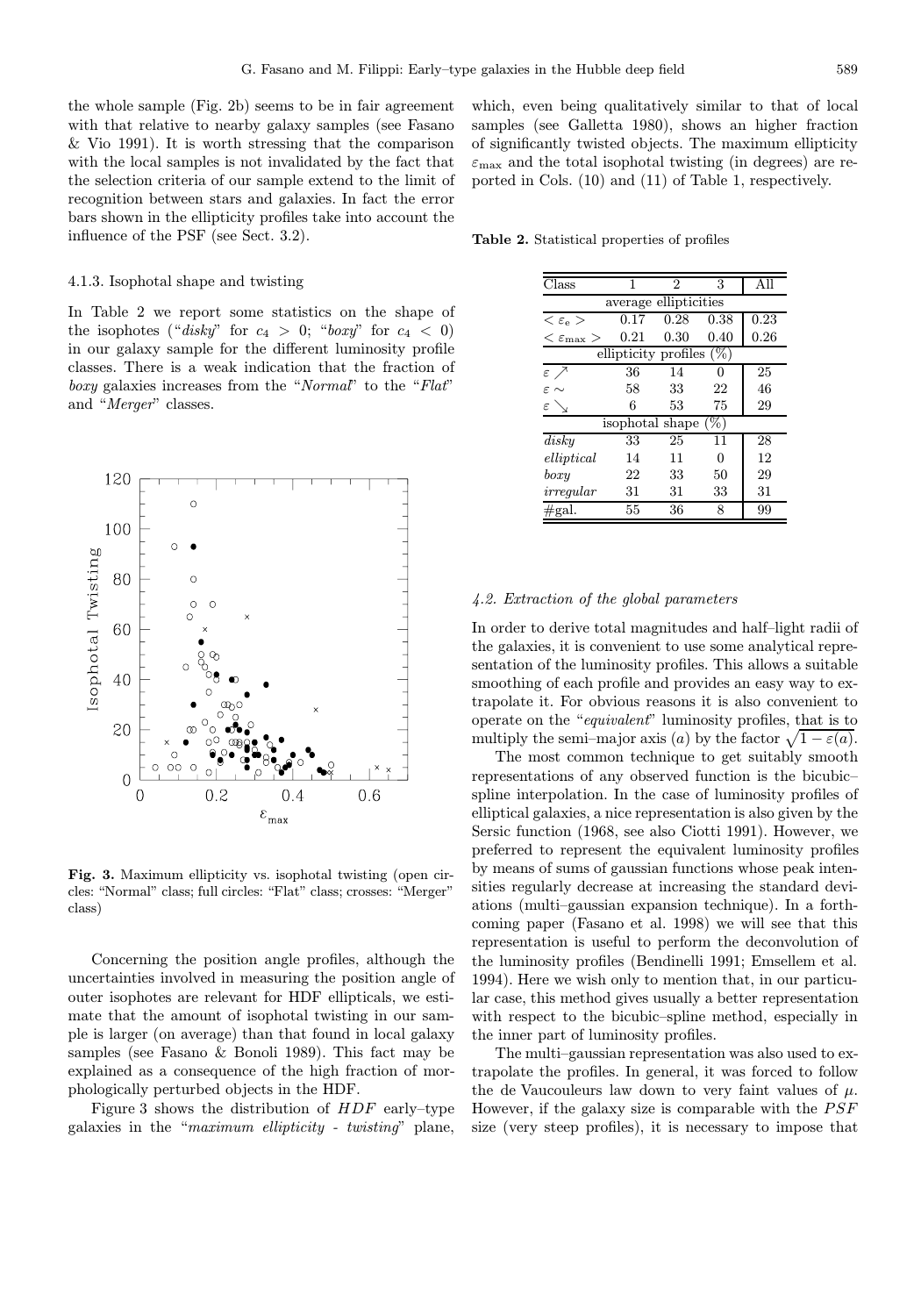

Fig. 4. Difference between our total magnitudes and the magnitudes given by Williams et al. (1996) as a function of the effective radius a) and of the average surface brightness b). The meaning of the symbols is the same as in Fig. 3

the multi–gaussian extrapolation of the outer galaxy profile does not fall below the very extended wings of the HST-PSF itself. To this end we forced the extrapolation of the luminosity profiles of very small galaxies to converge smoothly towards the PSF profile at large radii. Luminosity profiles with an effective radius larger than three times the FWHM were extrapolated simply by a de Vaucouleurs' law.

A special warning is needed when computing the total magnitude of galaxies belonging to the above defined "Merger" class, since their complex inner structures make undefined (or unreliable) the inner part of luminosity profiles. In these cases the flux inside the innermost reliable ellipse was directly mesured on the frame and was considered as an additional contribution to the integral of the luminosity profile, computed from that ellipse and extrapolated by a de Vaucouleurs law. The total magnitudes in the  $V_{606}$  band  $(STMAG$  system) and the corresponding equivalent effective (half-light) radii  $r_{e}$  are reported in the Cols. (7) and (8) of Table 1, respectively. The quantities in brackets close to the Col. (7) represent the surplus magnitudes  $\Delta_m$  due to the extrapolation procedure. They give an indication of the quality of the total magnitude estimates. Adding these quantities to  $V_{606}^{\text{Tot}}$  one obtain, for each galaxy, the magnitude before extrapolation.

In Fig. 4 we compare the  $V_{606}$ - $STMAG$  total magnitudes from our detailed surface photometry with the automated FOCAS magnitudes given by Williams et al. (1996), corrected for the average offset of  $0<sup>m</sup>2$  between the ABMAG and the STMAG systems. There are two galaxies  $(ID_2 726_1 1 and ID_4 289_0 )$  for which the flux has been probably overestimated by  $FOCAS$ , due to the presence of very close companions. Apart from these cases, the total fluxes computed with our procedure tend to be systematically greater than those obtained with the automated photometry. Moreover, the difference increases at increasing both the average surface brightness of the galaxies and (weakly) their angular size. This fact is not surprising and it is likely to indicate that the automated photometry tends to underestimate the halos of the ellipticals. To this concern, it is also worth noticing that the differences  $\Delta V_{\text{mag}}$  in Fig. 4 turn out to be roughly proportional to the previously mentioned quantities  $\Delta_m$ .

## References

- Bendinelli O., 1991, ApJ 366, 599
- Bertin E., Arnouts S., 1996, A&AS 117, 393
- Bettoni D., Fasano G., Kjaergaard P., Moles M., 1996, Second Stromlo Symposium: The Nature of Elliptical Galaxies, ASP Conf. Ser. 116, 71
- Chiosi C., Bressan A., Portinari L., Tantalo R., 1997, A&A, babbage astro-ph/9708123 (submitted)
- Ciotti L., 1991, A&A 249, 99
- Couch W.J., 1996, http://ecf.hq.eso.org/hdf/catalogs/
- Djorgovski S., 1985, Ph.D. Thesis, University of California, Berkeley
- Djorgovski S., Davis M., 1987, ApJ 313, 59
- Dressler A., Lynden-Bell D., Burstein D., et al., 1987, ApJ 313, 42
- Ellis R.S., 1997, Proc. of the STScI May Symposium: The Hubble Deep Field, babbage astro-ph/9708075
- Emsellem E., Monnet G., Bacon R., 1994, A&A 285, 723
- Fasano G., 1990, internal report of the Padova Astronomical Observatory
- Fasano G., Bonoli C., 1989, A&AS 79, 291
- Fasano G., Bonoli C., 1990, A&A 234, 89
- Fasano G., Vio R., 1991, MNRAS 249, 208
- Fasano G., Cristiani S., Arnouts S., Filippi M., 1998, AJ (in press)
- Filippi M., Fasano G., 1998 (in preparation)